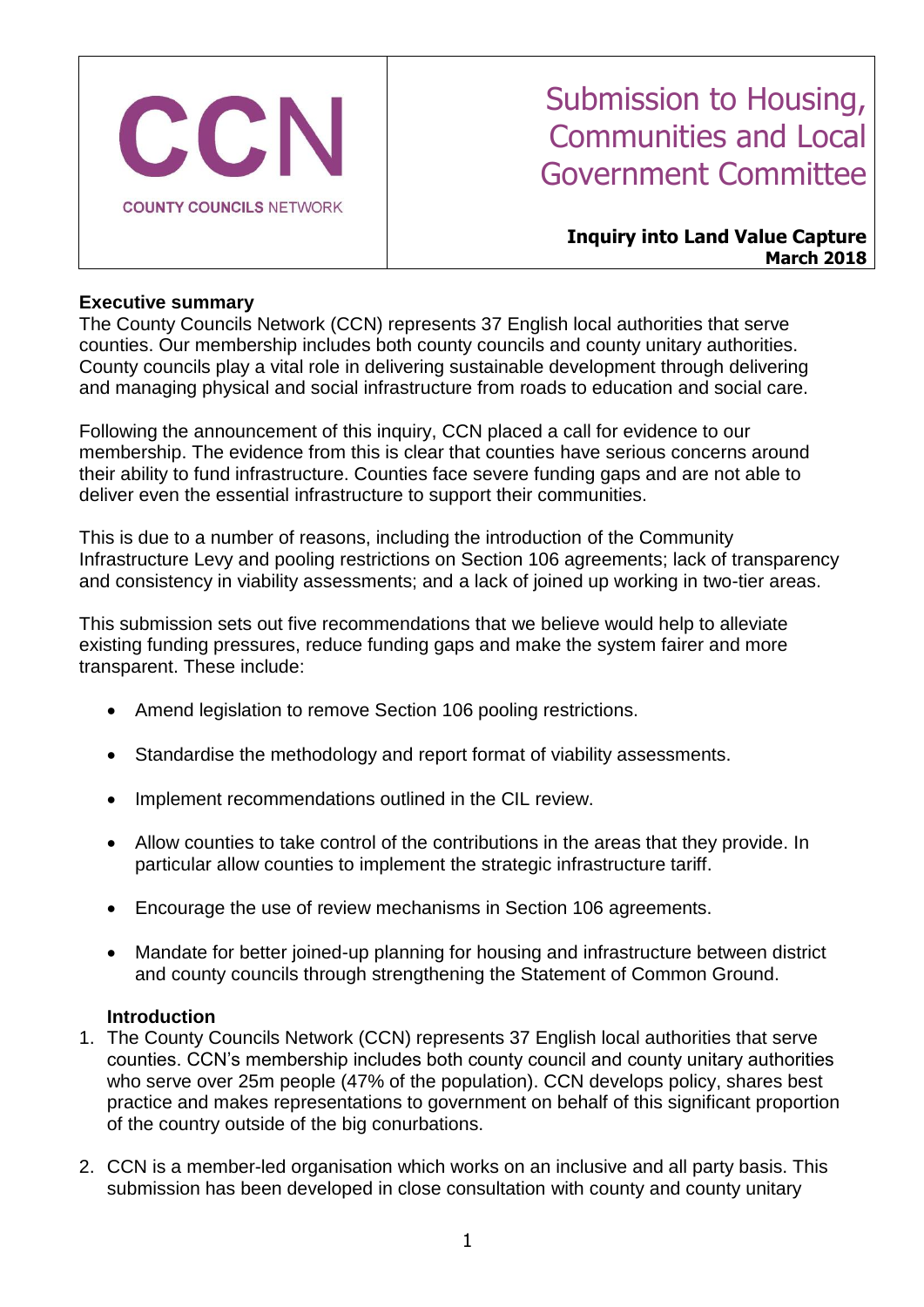authorities, following a call for evidence from member councils. Evidence from this has been included throughout.

**3. CCN welcomes the opportunity to input into this important inquiry. Alongside our written response, CCN would welcome providing oral evidence to the committee given the unique nature of the issues we raise.**

# **The county context**

- 4. Our members bear differing planning responsibilities under existing planning regulation. Crucially, county councils lead on the provision of infrastructure, flood risk and on economic development that supports housing and other developments in district local plans. CCN's 10 county unitary members are responsible for both development planning and infrastructure delivery.
- 5. Counties share central government's ambition to build high quality and the appropriate quantity of new homes to support the nation's economic and population growth over the foreseeable future. Not only is this essential to ensuring new generations of families have appropriate housing, but also tackling intergenerational unfairness. Providing physical and social infrastructure is also vital in ensuring that development supports inclusive economic growth and the competitiveness of our country.
- 6. However, county areas face a housing crisis of their own. Last month, data showed that house prices in county areas rose 5.9% in 2017, compared to 2% in London and 4.9% in metropolitan areas and cities. The average county house price now stands at £262,390; some £100,000 more than in the cities, and is rising at a faster rate. House prices in county areas are now nine times average annual earnings and as high as 12 times in southern counties. At the same time, the percentage of affordable homes delivered in shire counties is failing to keep pace with other parts of the country. Since 2011, on average, 26% of all net additional homes in counties have been classified as affordable. This compares to 44% in London and 34% in urban metropolitan areas.
- 7. CCN's member councils are keen to provide additional housing where required, but it is clear that an effective means of funding suitable infrastructure, and an inclusive role for counties in strategic planning, will be key to achieving this. It is clear that, as the tier of government responsible for local infrastructure delivery, counties are crucial to delivering increased levels of housing. However, the disjointed system of planning in two-tier areas leaves a gulf between planning and infrastructure, and is of increasing concern for communities.
- 8. Land value capture plays a vital role in securing funding for the infrastructure that all of our members provide, but as we set out further on in this response, our members face significant funding gaps for infrastructure from developer contributions. In an ever increasingly fiscally challenging environment for local government, and particularly counties, status quo is not an option.
- 9. As local authorities are under increasing pressure to deliver homes, our research has shown that many authorities often have to make a choice between attracting developers to submit applications for new homes, whilst relaxing the expected contributions in order to make development viable; or implementing developer contributions systems which risks development becoming unviable.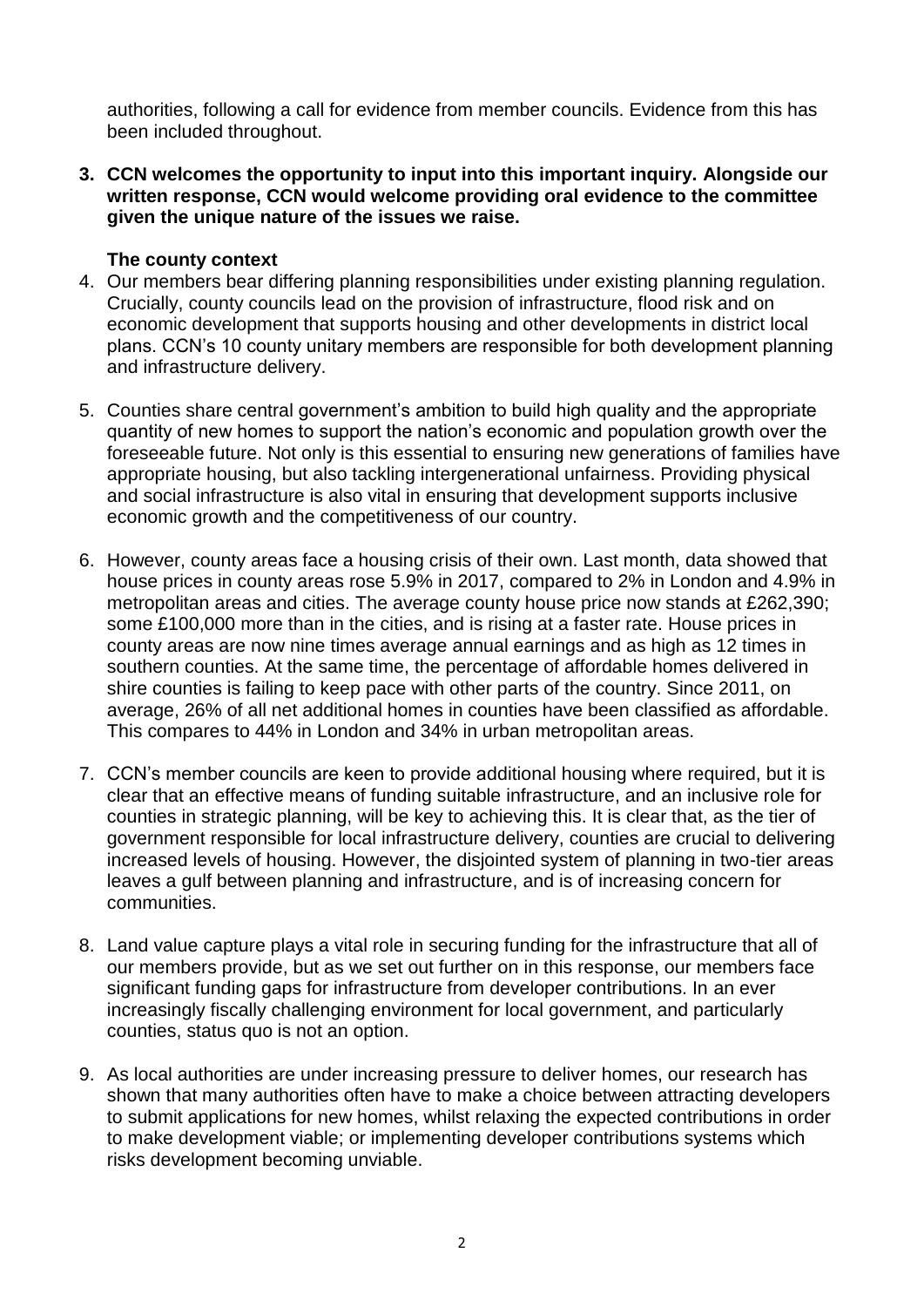- 10.In addition, in two-tier areas the lack of synchronised working and lack of statutory duties on councils to work together means that county councils are often a recipient of the developer contributions system rather than playing a proactive role in its rate-setting, negotiation and collection within the county and adjacent local authority boundaries. CCN has long called for better joint working across two-tier areas and this was a key message coming from our submission to the *Planning for the right homes in the right places* consultation.
- 11.Recently, CCN and a number of other organisations have come together to urge the Secretary of State to strengthen the Statement of Common Ground to mandate joint working across the tiers of local government in order to better integrate planning and infrastructure decisions and funding.
- 12.Our response to the specific questions outlined in the call for evidence can be found below.

#### **Are current methods, such as the Community Infrastructure Levy, planning obligations, land assembly and compulsory purchase adequate to capture increases in the value of land?**

- 13.It is clear from our research that current methods are not adequate to capture increases in the value of land. Despite many of our member authorities having non-statutory infrastructure strategies that should help to create certainty, all of our member authorities who responded to us have serious concerns over their ability to fund infrastructure both immediately and in the future.
- 14.The severity of this infrastructure funding crisis varies across the country, but all of our members have funding gaps:
	- In Shropshire Council, background work informing their CIL identified a need to fund strategic infrastructure improvements amounting to £400m in 2011, with a funding shortfall of £385m. At present, the shortfall is £375m and it is projected to be £345m in 10 years. To put this into context, the authority has calculated that in line with current housing need, around £18,000 per home is required in order to fund necessary infrastructure. At current rates, the actual levels of contributions equate to £1,800 – just 10% of required funding.
	- In North Yorkshire County Council, the estimated income from CIL receipts is £43.6m, with a funding gap of £289m.
	- Wiltshire Council estimates that the current cost of their regulation 123 list projects would be £150m over the next 10 years. As of November 2017, the funding collected through CIL was around £3.4m.
	- East Sussex County Council states that, in some instances, the infrastructure gaps to fund required infrastructure projects can be as much as 50% of the cost.
	- Northamptonshire County Council states that they currently have an infrastructure funding gap of £25m, and over the next five years, an estimated funding gap of £350m.
	- Through their Greater Essex Growth and Infrastructure Framework, Essex County Council has identified a funding gap of £4.4bn – meaning that they only have the means to deliver around 57% of required infrastructure.
	- Dorset County Council estimates a funding gap of £600m across the plan periods of their respective districts local plans.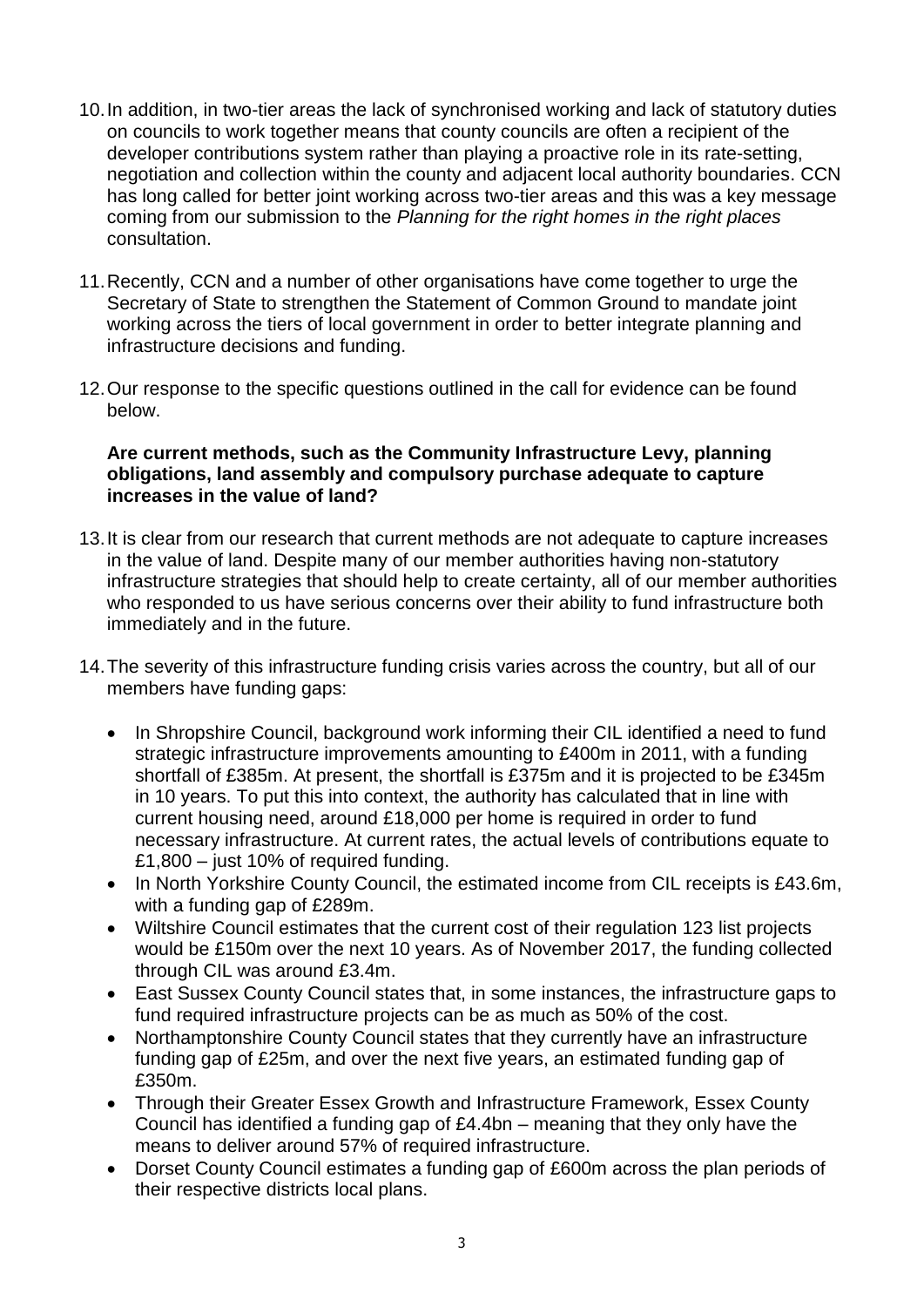15.For our members, there are a number of reasons behind these sustained funding gaps, mainly related to the performance and interactions of the existing system of developer contributions, detailed below.

#### *Community Infrastructure Levy*

- 16.The introduction of the Community Infrastructure Levy has had varying effects across the country. Across many county areas it has had limited take-up, with some district councils proactively choosing not to prepare a charging schedule in order to bring forward more housing development.
- 17.This means that many authorities rely on the use of Section 106 in order to fund infrastructure projects. However, the pooling restrictions as introduced by the legislation, means that authorities are only able to pool five Section 106 contributions towards a piece of infrastructure. This is having significant consequences on local authorities' ability to fund required infrastructure. Some of our members also cited the administrative burdens of keeping on top of the pooling restrictions as an issue which costs them precious officer time which might be better deployed elsewhere.
- 18. Finally on pooling, this can have unfair consequences. An authority may have a number of developments coming forward that would support a piece of infrastructure, but once the sixth scheme comes forward a developer cannot legally contribute to it. This unfair system leads to some developers paying less contributions than those before it, whilst still adding to pressures that new development can bring.
- 19.In areas without CIL, the pooling restrictions also mean that contributions cannot be used to provide unusually large items of infrastructure to unlock development. At a time when the Government is encouraging authorities to consider delivering homes at scale through garden villages and urban extensions, the primary means to deliver infrastructure can hold such development back.

#### *Viability process*

- 20.Our members have cited the viability process as a key reason that the existing land value capture methods are failing. The introduction of the viability test in the National Planning Policy Framework in 2012 has paved the way for developers to negotiate their contributions.
- 21.As competition for land is fierce, it is landowners who often benefit most from the uplift in land value. Developers and land agents can work against each other to increase the bids for land, knowing they can negotiate their contributions through Section 106 further down the line, compensating for the increase in land value. 'Drip-feeding' homes onto the market then keeps house prices stable, and allows the developer to make a profit too.
- 22.In addition, the lack of transparency in both the methodology of viability assessments and in their publishing adds an extra layer of complexity when it comes to determining planning applications. Often it is only the officers dealing with a planning application who has access to the reports, not the committees who are often making the decisions.
- 23.Our members have cited that agreeing a methodology to calculate benchmark land values as one of the most frequent disagreements they have with developers. The lack of a consistent methodology has meant that the viability process has become more art than science, leading to a patchwork of differing outcomes across the country. This again is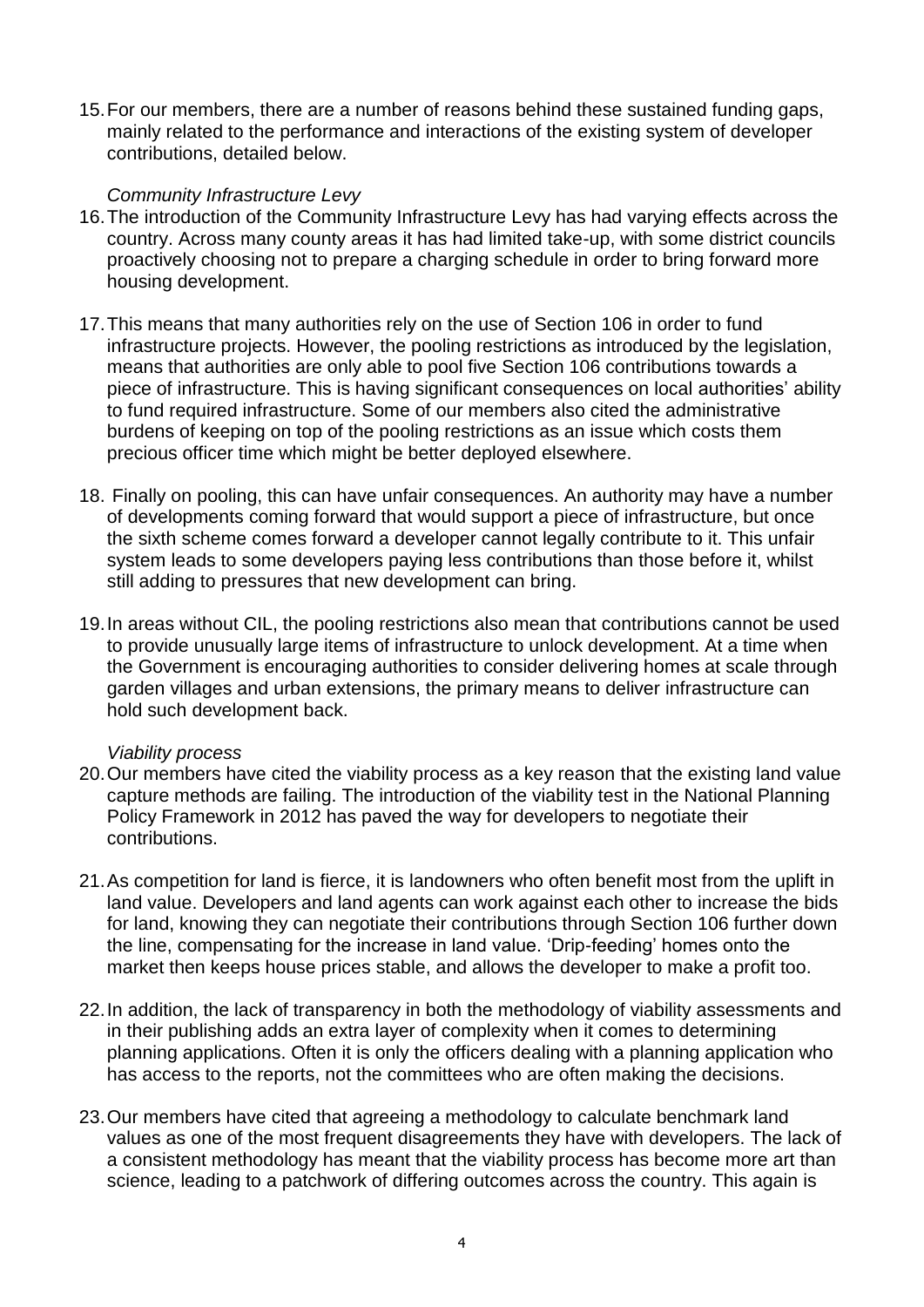costly and time consuming as authorities, who often don't have enough expertise in house, have to appoint external consultants to act on their behalf.

### *Regional variations*

- 24.The current system of developer contributions has had differing impacts across the country. In areas where land values are lower, authorities have to exercise caution over the levels of contribution they can expect to receive. As expected land values are already low, the amount to negotiate is also low, and can cause development to become unviable. However, there are risks in setting rates low, as many of our members have found, as this leads to even larger funding gaps. In addition, this leads to higher levels of funding in areas with higher land values, and therefore an unequally distributed system across the country. This goes against the Government's plan to encourage more equal economic growth across the country as outlined in the Industrial Strategy and unfairly favours areas that has higher land values.
- 25.Areas of the country that have a high proportion of brownfield land must also exercise caution, as remediation is often costly and additional financial burdens such as developer contributions can make development unviable.

# *Joined-up working and distribution of funds*

- 26.One of the biggest frustrations our county members face is the lack of statutory input they have in both the preparation of policy documents concerning developer contributions, as well as the mechanisms by which funding collected is distributed in two-tier areas. There are also no rules or guidelines on apportionment of funding, and county councils have no control over how district councils spend contributions.
- 27.The only area of developer contributions that counties are consultees of is regulation 123 lists when charging authorities are preparing CIL charging schedules. This disjointed approach leaves many county areas unable to input into draft charging documents, rate setting and prioritising how contributions are going to be spent.

# **What new methods may be employed to achieve land value capture and what examples exist of effective practice in this area, including internationally?**

28.Feedback from our members has suggested a range of options which could help to achieve better land value capture, allowing for a fairer system and delivering more sustainable development. These are detailed in our recommendations below:

#### **Recommendation 1**: Amend legislation to remove Section 106 pooling restrictions.

- 29.This would allow local authorities without CIL to pool more than five contributions to a piece of infrastructure and help to bridge funding gaps. It would also have the benefit of allowing authorities to pool contributions to unusually large pieces of infrastructure to unlock land for development.
- 30.Whilst we recognise that the Government is proposing to lift pooling restrictions in some areas in their latest consultation 'Supporting housing delivery through developer contributions', we believe that the criteria proposed still penalises areas where many authorities do not have CIL in place. We believe this needs to go further and apply to all authorities who can justify why they have chosen to not apply CIL, instead allowing them to pool contributions from Section 106 agreements.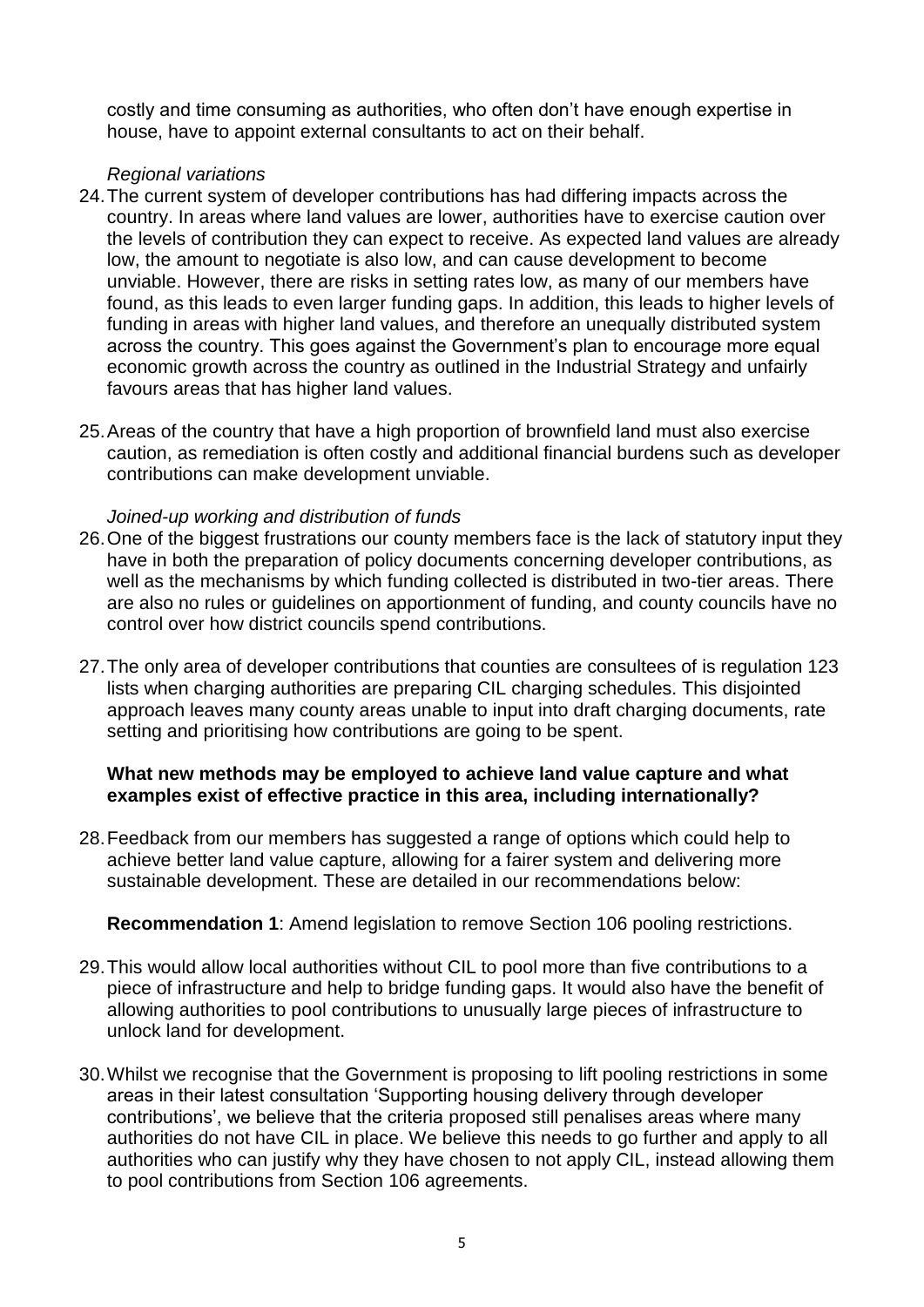**Recommendation 2**: Standardise the methodology and report format of viability assessments.

31.This should make it clear that housing and infrastructure requirements are factored into land values so that infrastructure and affordable housing can be delivered. A standardised methodology and report format will make understanding the viability process much clearer and fairer across the country, and less easy to manipulate the system.

**Recommendation 3**: Implement recommendations outlined in the CIL review.

- 32.Our members broadly welcomed the recommendations of the CIL review, particularly the recommendation that the existing CIL regime should be replaced with a hybrid system of a broad and low level Local Infrastructure Tariff (LIT) and Section 106 for larger developments. This should implemented as soon as possible.
- 33.A lower LIT would be able to be supported across a wide range of sites, and the use of Section 106 on larger sites would allow for bespoke developer contributions packages to be negotiated.

**Recommendation 4**: Allow counties to implement the strategic infrastructure tariff as well as combined authorities with mayors.

- 34.The CIL review recommended that Combined Authorities should be enabled to set up an additional Strategic Infrastructure Tariff (SIT) allowing contributions to be collected for bespoke large scale infrastructure projects and assist in forward funding for infrastructure.
- 35.We wholeheartedly agree with this approach, but believe that this should be extended outside mayoral areas to county councils to ensure that all areas of the country can forward fund infrastructure and encourage sustainable economic growth. Allowing county areas to adopt a SIT would alleviate the existing issues around fund setting and distribution giving counties control for transport infrastructure, education, and social care.
- 36.This would also assist in areas with lower or differing land values, as a SIT could be implemented allowing many developments across a broader geographical area to contribute to a specific piece or pieces of infrastructure.
- 37.We would also encourage Government to explore the matter of when the tariff would be paid, including a system that would see developers pay the tariff on receipt of planning permission in order to fund infrastructure upfront rather than deliver it after development has been implemented. Failure to pay at this point could then see the sum rise in line with the rate of inflation in order to incentivise earlier payment.

**Recommendation 5**: Encourage the use of review mechanisms in Section 106 agreements.

38.Review mechanisms can be written into Section 106 agreements allowing authorities to review the viability position once a development is underway and/or has been completed. These allow things like actual sales revenue and actual cost of development to be reconsidered allowing further uplift in land value to be captured if the position is difference to the initial viability study.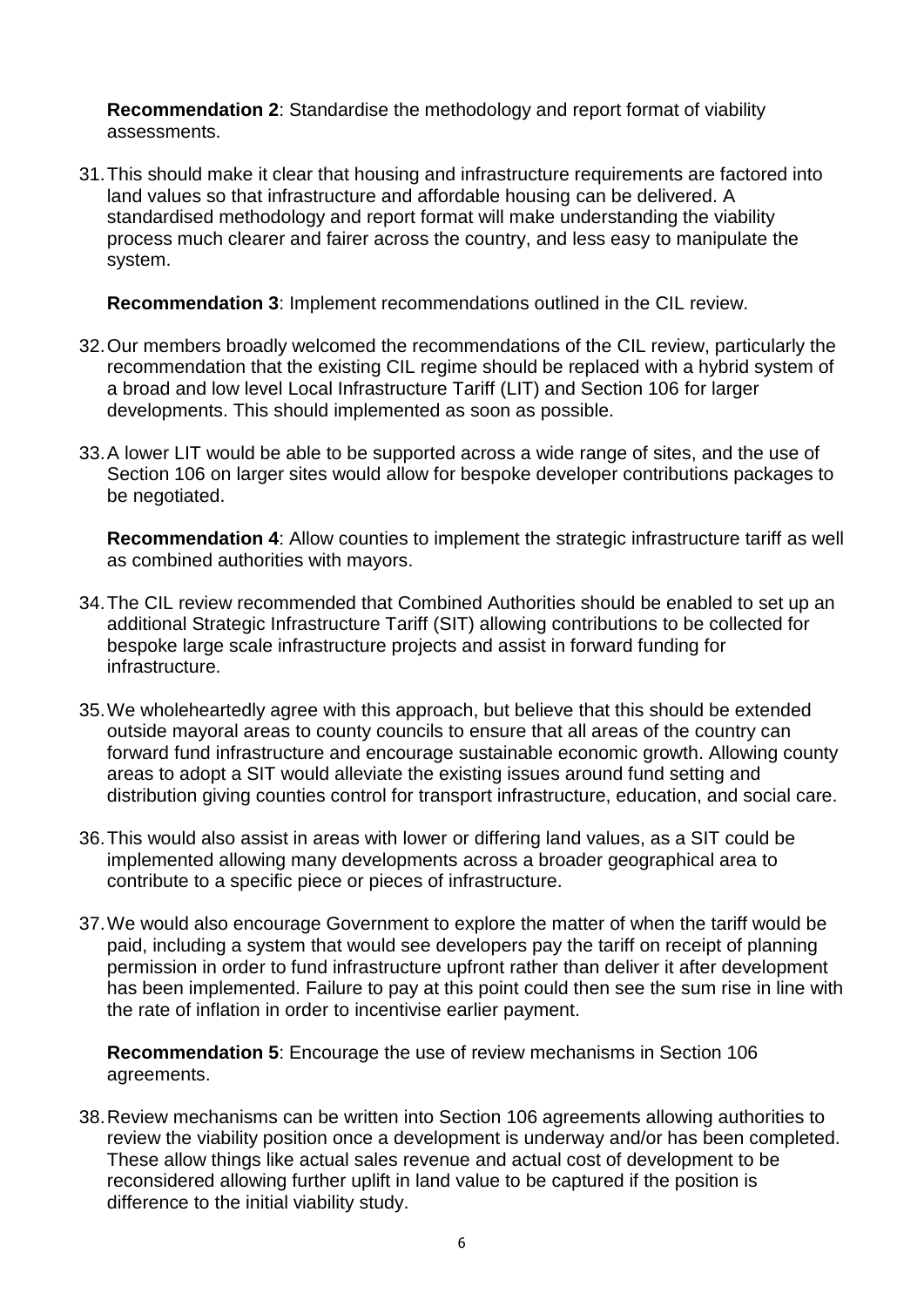39.This also has the benefit of allowing developers to reduce contributions if economic conditions worsen and sales are lower than forecasted, or if development costs are higher than forecasted, making it fair to both parties.

**Recommendation 6:** Mandate for better joined-up planning for housing and infrastructure between district and county councils through strengthening the Statement of Common Ground.

- 40.The Statement of Common Ground (SOCG) announced in the Housing White Paper offers a real opportunity to bring together the different district and county council responsibilities. In two-tier areas, the SOCG could underpin the integration of infrastructure, economic growth, education and social care functions with housing and planning functions, which then feeds into the local plan. This would allow all authorities to work together to identify the required infrastructure and its sustainable management across the local authority areas, and indeed across county boundaries where necessary, and develop a clear strategy for collecting contributions that allows that infrastructure to be delivered.
- 41.Promoting the alignment of planning for housing and infrastructure at higher spatial levels will assist in meeting the economic challenges that county areas face, increasing high value jobs and increasing productivity and rebalancing the economy meeting the aims of the Government's Industrial Strategy and promoting sustainable growth across the country.

### **What are the possible advantages and disadvantages in adopting alternative and more comprehensive systems of land value capture?**

42.Any change in the planning system has the potential to cause uncertainty and delays whilst they are established and tested through the system. However, given the importance of infrastructure and its contribution to sustainable development, it is vital that government shows strong leadership in this area and makes changes that will have long term benefit to communities.

#### **What lessons may be learned from past attempts to capture the uplift in value?**

- 43.Many of our member councils were supportive of the regime prior to the introduction of the Community Infrastructure Levy, whereby Section 106 and 278 agreements were the primary mechanisms to capture land value and provide adequate infrastructure. This is due to the fact that contributions could be negotiated on a site by site basis. If the recommendations of the CIL review were implemented, the regime would return to a similar system.
- 44.The new approach to viability as introduced by the Greater London Authority through their Affordable Housing and Viability Supplementary Planning Guidance also offers some lessons over the developer response to certainty. Setting a level of affordable housing threshold which, if a developer meets, means that viability will not be scrutinised is an intervention which has been broadly welcomed by developers in London. It will add certainty, and means that both developers and local authorities save money and time in progressing planning applications. This regime does allow developers to have viability tested if they believe the threshold would make development unviable, making it fair.